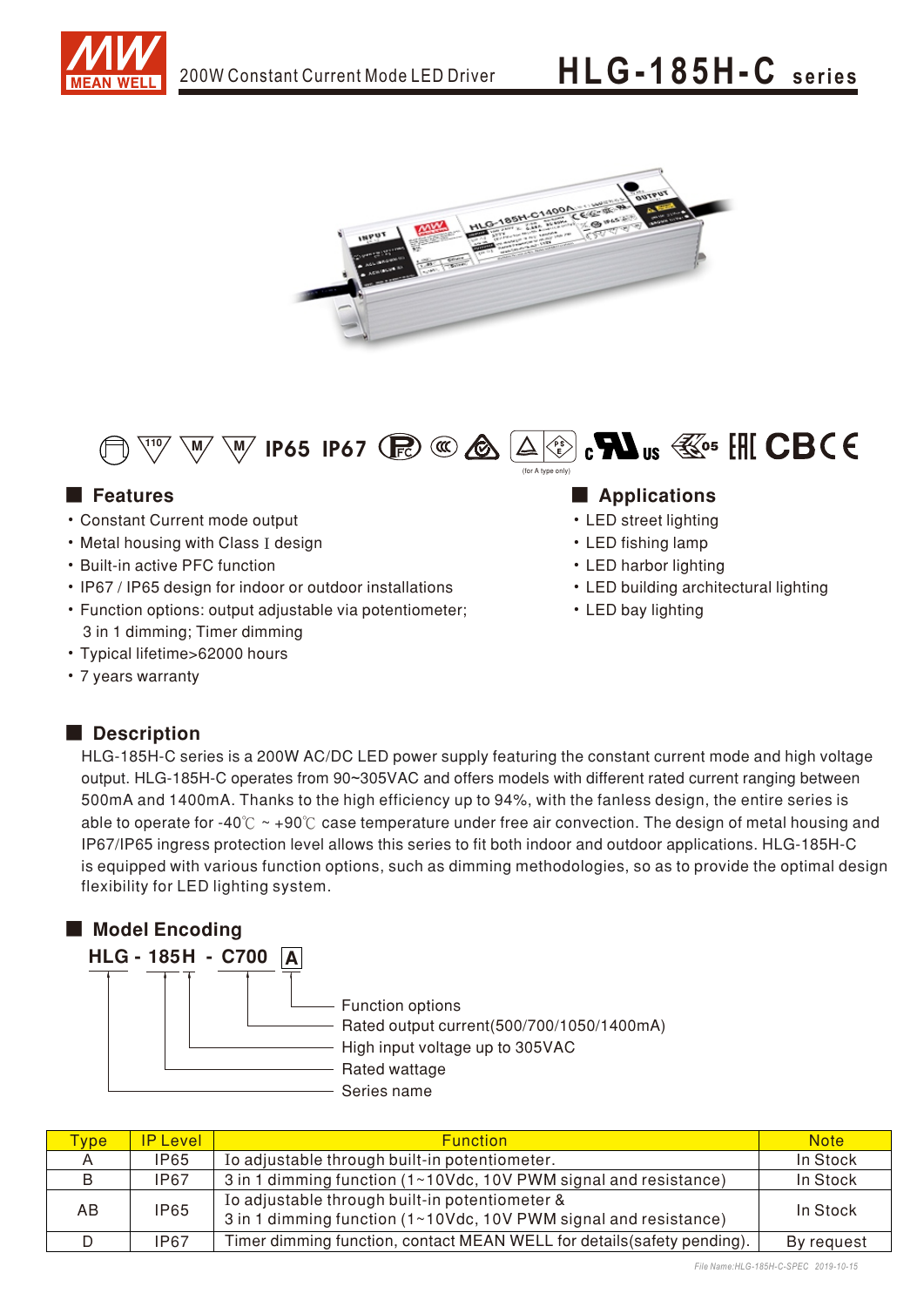

### **SPECIFICATION**

| <b>MODEL</b>               |                                                                                                                                                                                                                                                                                                                                                                                                                                                                                                                                                                                                                                                                                                                                                                                                                                                                                                                                                                                                                                                                                                                                                                                                                                                                                                                                                                                                                                                                      | HLG-185H-C500                                                                                                                                                                                         | HLG-185H-C700                                                                      | HLG-185H-C1050  | HLG-185H-C1400  |  |  |
|----------------------------|----------------------------------------------------------------------------------------------------------------------------------------------------------------------------------------------------------------------------------------------------------------------------------------------------------------------------------------------------------------------------------------------------------------------------------------------------------------------------------------------------------------------------------------------------------------------------------------------------------------------------------------------------------------------------------------------------------------------------------------------------------------------------------------------------------------------------------------------------------------------------------------------------------------------------------------------------------------------------------------------------------------------------------------------------------------------------------------------------------------------------------------------------------------------------------------------------------------------------------------------------------------------------------------------------------------------------------------------------------------------------------------------------------------------------------------------------------------------|-------------------------------------------------------------------------------------------------------------------------------------------------------------------------------------------------------|------------------------------------------------------------------------------------|-----------------|-----------------|--|--|
|                            | <b>RATED CURRENT</b>                                                                                                                                                                                                                                                                                                                                                                                                                                                                                                                                                                                                                                                                                                                                                                                                                                                                                                                                                                                                                                                                                                                                                                                                                                                                                                                                                                                                                                                 | 500 <sub>m</sub> A                                                                                                                                                                                    | 700mA                                                                              | 1050mA          | 1400mA          |  |  |
|                            | <b>RATED POWER</b>                                                                                                                                                                                                                                                                                                                                                                                                                                                                                                                                                                                                                                                                                                                                                                                                                                                                                                                                                                                                                                                                                                                                                                                                                                                                                                                                                                                                                                                   | 200W                                                                                                                                                                                                  | 200.2W                                                                             | 199.5W          | 200.2W          |  |  |
|                            | CONSTANT CURRENT REGION Note.2 200V ~ 400V                                                                                                                                                                                                                                                                                                                                                                                                                                                                                                                                                                                                                                                                                                                                                                                                                                                                                                                                                                                                                                                                                                                                                                                                                                                                                                                                                                                                                           |                                                                                                                                                                                                       | $143V - 286V$                                                                      | $95V \sim 190V$ | $71V \sim 143V$ |  |  |
|                            |                                                                                                                                                                                                                                                                                                                                                                                                                                                                                                                                                                                                                                                                                                                                                                                                                                                                                                                                                                                                                                                                                                                                                                                                                                                                                                                                                                                                                                                                      | Can be adjusted by internal potentiometer (A/AB type only)                                                                                                                                            |                                                                                    |                 |                 |  |  |
| <b>OUTPUT</b>              | <b>CURRENT ADJ. RANGE</b>                                                                                                                                                                                                                                                                                                                                                                                                                                                                                                                                                                                                                                                                                                                                                                                                                                                                                                                                                                                                                                                                                                                                                                                                                                                                                                                                                                                                                                            | $250 - 500mA$                                                                                                                                                                                         | $350 - 700$ mA                                                                     | $525 - 1050$ mA | 700~1400mA      |  |  |
|                            | <b>CURRENT RIPPLE</b>                                                                                                                                                                                                                                                                                                                                                                                                                                                                                                                                                                                                                                                                                                                                                                                                                                                                                                                                                                                                                                                                                                                                                                                                                                                                                                                                                                                                                                                | 5.0% max. @rated current                                                                                                                                                                              |                                                                                    |                 |                 |  |  |
|                            | <b>CURRENT TOLERANCE</b>                                                                                                                                                                                                                                                                                                                                                                                                                                                                                                                                                                                                                                                                                                                                                                                                                                                                                                                                                                                                                                                                                                                                                                                                                                                                                                                                                                                                                                             | ±5%                                                                                                                                                                                                   |                                                                                    |                 |                 |  |  |
|                            | <b>SET UP TIME</b><br>Note.4                                                                                                                                                                                                                                                                                                                                                                                                                                                                                                                                                                                                                                                                                                                                                                                                                                                                                                                                                                                                                                                                                                                                                                                                                                                                                                                                                                                                                                         | 1000ms/115VAC 500ms/230VAC                                                                                                                                                                            |                                                                                    |                 |                 |  |  |
|                            | <b>VOLTAGE RANGE</b><br>Note.3                                                                                                                                                                                                                                                                                                                                                                                                                                                                                                                                                                                                                                                                                                                                                                                                                                                                                                                                                                                                                                                                                                                                                                                                                                                                                                                                                                                                                                       | $90 \sim 305$ VAC<br>$127 - 431VDC$<br>(Please refer to "STATIC CHARACTERISTIC" section)                                                                                                              |                                                                                    |                 |                 |  |  |
| <b>INPUT</b>               | <b>FREQUENCY RANGE</b>                                                                                                                                                                                                                                                                                                                                                                                                                                                                                                                                                                                                                                                                                                                                                                                                                                                                                                                                                                                                                                                                                                                                                                                                                                                                                                                                                                                                                                               | $47 \sim 63$ Hz                                                                                                                                                                                       |                                                                                    |                 |                 |  |  |
|                            | <b>POWER FACTOR (Typ.)</b>                                                                                                                                                                                                                                                                                                                                                                                                                                                                                                                                                                                                                                                                                                                                                                                                                                                                                                                                                                                                                                                                                                                                                                                                                                                                                                                                                                                                                                           | PF ≥ 0.98/115VAC or PF ≥ 0.96/230VAC or PF ≥ 0.93/277VAC @full load<br>(Please refer to "POWER FACTOR (PF) CHARACTERISTIC" section)                                                                   |                                                                                    |                 |                 |  |  |
|                            | TOTAL HARMONIC DISTORTION                                                                                                                                                                                                                                                                                                                                                                                                                                                                                                                                                                                                                                                                                                                                                                                                                                                                                                                                                                                                                                                                                                                                                                                                                                                                                                                                                                                                                                            | THD<20%@ ≥50% load/115VAC, or 230VAC, or @ ≥75% load/277VAC<br>(Please refer to "TOTAL HARMONIC DISTORTION" section)                                                                                  |                                                                                    |                 |                 |  |  |
|                            | <b>EFFICIENCY (Typ.)</b>                                                                                                                                                                                                                                                                                                                                                                                                                                                                                                                                                                                                                                                                                                                                                                                                                                                                                                                                                                                                                                                                                                                                                                                                                                                                                                                                                                                                                                             | 94%                                                                                                                                                                                                   | 94%                                                                                | 94%             | 94%             |  |  |
|                            | <b>AC CURRENT (Typ.)</b>                                                                                                                                                                                                                                                                                                                                                                                                                                                                                                                                                                                                                                                                                                                                                                                                                                                                                                                                                                                                                                                                                                                                                                                                                                                                                                                                                                                                                                             | 2A / 115VAC<br>1A/230VAC<br>0.85A / 277VAC                                                                                                                                                            |                                                                                    |                 |                 |  |  |
|                            | <b>INRUSH CURRENT(Typ.)</b>                                                                                                                                                                                                                                                                                                                                                                                                                                                                                                                                                                                                                                                                                                                                                                                                                                                                                                                                                                                                                                                                                                                                                                                                                                                                                                                                                                                                                                          |                                                                                                                                                                                                       | COLD START 55A(twidth=900µs measured at 50% Ipeak) at 230VAC; Per NEMA 410         |                 |                 |  |  |
|                            | MAX. No. of PSUs on 16A<br><b>CIRCUIT BREAKER</b>                                                                                                                                                                                                                                                                                                                                                                                                                                                                                                                                                                                                                                                                                                                                                                                                                                                                                                                                                                                                                                                                                                                                                                                                                                                                                                                                                                                                                    | 2 units (circuit breaker of type B) / 3 units (circuit breaker of type C) at 230VAC                                                                                                                   |                                                                                    |                 |                 |  |  |
|                            | <b>LEAKAGE CURRENT</b>                                                                                                                                                                                                                                                                                                                                                                                                                                                                                                                                                                                                                                                                                                                                                                                                                                                                                                                                                                                                                                                                                                                                                                                                                                                                                                                                                                                                                                               | <0.75mA/277VAC                                                                                                                                                                                        |                                                                                    |                 |                 |  |  |
|                            | <b>SHORT CIRCUIT</b>                                                                                                                                                                                                                                                                                                                                                                                                                                                                                                                                                                                                                                                                                                                                                                                                                                                                                                                                                                                                                                                                                                                                                                                                                                                                                                                                                                                                                                                 |                                                                                                                                                                                                       | Constant current limiting, recovers automatically after fault condition is removed |                 |                 |  |  |
| <b>PROTECTION</b>          | <b>OVER VOLTAGE</b>                                                                                                                                                                                                                                                                                                                                                                                                                                                                                                                                                                                                                                                                                                                                                                                                                                                                                                                                                                                                                                                                                                                                                                                                                                                                                                                                                                                                                                                  | $450 - 470V$                                                                                                                                                                                          | $320 - 340V$                                                                       | $210 - 225V$    | $160 - 170V$    |  |  |
|                            |                                                                                                                                                                                                                                                                                                                                                                                                                                                                                                                                                                                                                                                                                                                                                                                                                                                                                                                                                                                                                                                                                                                                                                                                                                                                                                                                                                                                                                                                      |                                                                                                                                                                                                       | Shut down o/p voltage with auto-recovery or re-power on to recovery                |                 |                 |  |  |
|                            | <b>OVER TEMPERATURE</b>                                                                                                                                                                                                                                                                                                                                                                                                                                                                                                                                                                                                                                                                                                                                                                                                                                                                                                                                                                                                                                                                                                                                                                                                                                                                                                                                                                                                                                              | Shut down o/p voltage, recovers automatically after temperature goes down                                                                                                                             |                                                                                    |                 |                 |  |  |
|                            | Tcase=-40 ~ +90°C (Refer to "Derating Curve")<br><b>WORKING TEMP.</b>                                                                                                                                                                                                                                                                                                                                                                                                                                                                                                                                                                                                                                                                                                                                                                                                                                                                                                                                                                                                                                                                                                                                                                                                                                                                                                                                                                                                |                                                                                                                                                                                                       |                                                                                    |                 |                 |  |  |
| <b>ENVIRONMENT</b>         | <b>MAX. CASE TEMP.</b>                                                                                                                                                                                                                                                                                                                                                                                                                                                                                                                                                                                                                                                                                                                                                                                                                                                                                                                                                                                                                                                                                                                                                                                                                                                                                                                                                                                                                                               | Tcase=+90 $°C$                                                                                                                                                                                        |                                                                                    |                 |                 |  |  |
|                            | <b>WORKING HUMIDITY</b>                                                                                                                                                                                                                                                                                                                                                                                                                                                                                                                                                                                                                                                                                                                                                                                                                                                                                                                                                                                                                                                                                                                                                                                                                                                                                                                                                                                                                                              | 10 $\sim$ 95% RH non-condensing                                                                                                                                                                       |                                                                                    |                 |                 |  |  |
|                            | <b>STORAGE TEMP., HUMIDITY</b>                                                                                                                                                                                                                                                                                                                                                                                                                                                                                                                                                                                                                                                                                                                                                                                                                                                                                                                                                                                                                                                                                                                                                                                                                                                                                                                                                                                                                                       | $-40 \sim +80^{\circ}$ C, 10 ~ 95% RH                                                                                                                                                                 |                                                                                    |                 |                 |  |  |
|                            | TEMP. COEFFICIENT                                                                                                                                                                                                                                                                                                                                                                                                                                                                                                                                                                                                                                                                                                                                                                                                                                                                                                                                                                                                                                                                                                                                                                                                                                                                                                                                                                                                                                                    | $\pm$ 0.03%/°C (0~50°C)                                                                                                                                                                               |                                                                                    |                 |                 |  |  |
|                            | <b>VIBRATION</b>                                                                                                                                                                                                                                                                                                                                                                                                                                                                                                                                                                                                                                                                                                                                                                                                                                                                                                                                                                                                                                                                                                                                                                                                                                                                                                                                                                                                                                                     | 10 ~ 500Hz, 5G 12min./1cycle, period for 72min. each along X, Y, Z axes;                                                                                                                              |                                                                                    |                 |                 |  |  |
|                            | <b>SAFETY STANDARDS</b>                                                                                                                                                                                                                                                                                                                                                                                                                                                                                                                                                                                                                                                                                                                                                                                                                                                                                                                                                                                                                                                                                                                                                                                                                                                                                                                                                                                                                                              | UL8750, CSA C22.2 No. 250.13-12, EN/AS/NZS 61347-1, EN/AS/NZS 61347-2-13, EN62384 independent, GB19510.1, GB19510.14;<br>IP65 or IP67, J61347-1, J61347-2-13(for A type only), EAC TP TC 004 approved |                                                                                    |                 |                 |  |  |
| <b>SAFETY &amp;</b><br>EMC | <b>WITHSTAND VOLTAGE</b>                                                                                                                                                                                                                                                                                                                                                                                                                                                                                                                                                                                                                                                                                                                                                                                                                                                                                                                                                                                                                                                                                                                                                                                                                                                                                                                                                                                                                                             | I/P-O/P:3.75KVAC I/P-FG:2KVAC O/P-FG:1.5KVAC                                                                                                                                                          |                                                                                    |                 |                 |  |  |
|                            | <b>ISOLATION RESISTANCE</b>                                                                                                                                                                                                                                                                                                                                                                                                                                                                                                                                                                                                                                                                                                                                                                                                                                                                                                                                                                                                                                                                                                                                                                                                                                                                                                                                                                                                                                          | I/P-O/P, I/P-FG, O/P-FG:100M Ohms / 500VDC / 25 °C / 70% RH                                                                                                                                           |                                                                                    |                 |                 |  |  |
|                            | <b>EMC EMISSION</b>                                                                                                                                                                                                                                                                                                                                                                                                                                                                                                                                                                                                                                                                                                                                                                                                                                                                                                                                                                                                                                                                                                                                                                                                                                                                                                                                                                                                                                                  | Compliance to EN55015, EN61000-3-2 Class C (≧50% load); EN61000-3-3, GB17743 and GB17625.1, EAC TP TC 020                                                                                             |                                                                                    |                 |                 |  |  |
|                            | <b>EMC IMMUNITY</b>                                                                                                                                                                                                                                                                                                                                                                                                                                                                                                                                                                                                                                                                                                                                                                                                                                                                                                                                                                                                                                                                                                                                                                                                                                                                                                                                                                                                                                                  | Compliance to EN61000-4-2,3,4,5,6,8,11, EN61547, heavy industry level (surge immunity Line-Earth 4KV, Line-Line 2KV), EAC TP TC 020                                                                   |                                                                                    |                 |                 |  |  |
|                            | <b>MTBF</b>                                                                                                                                                                                                                                                                                                                                                                                                                                                                                                                                                                                                                                                                                                                                                                                                                                                                                                                                                                                                                                                                                                                                                                                                                                                                                                                                                                                                                                                          | Telcordia SR-332 (Bellcore); 191.9K hrs min.<br>MIL-HDBK-217F $(25^{\circ}C)$<br>651.1K hrs min.                                                                                                      |                                                                                    |                 |                 |  |  |
| <b>OTHERS</b>              | <b>DIMENSION</b>                                                                                                                                                                                                                                                                                                                                                                                                                                                                                                                                                                                                                                                                                                                                                                                                                                                                                                                                                                                                                                                                                                                                                                                                                                                                                                                                                                                                                                                     | 228*68*38.8mm (L*W*H)                                                                                                                                                                                 |                                                                                    |                 |                 |  |  |
|                            | PACKING                                                                                                                                                                                                                                                                                                                                                                                                                                                                                                                                                                                                                                                                                                                                                                                                                                                                                                                                                                                                                                                                                                                                                                                                                                                                                                                                                                                                                                                              | 1.15Kg; 12pcs/14.8Kg/0.8CUFT                                                                                                                                                                          |                                                                                    |                 |                 |  |  |
| <b>NOTE</b>                | 1. All parameters NOT specially mentioned are measured at 230VAC input, rated current and 25°C of ambient temperature.<br>2. Please refer to "DRIVING METHODS OF LED MODULE".<br>3. De-rating may be needed under low input voltages. Please refer to "STATIC CHARACTERISTIC" sections for details.<br>4. Length of set up time is measured at first cold start. Turning ON/OFF the driver may lead to increase of the set up time.<br>5. The driver is considered as a component that will be operated in combination with final equipment. Since EMC performance will be affected by the<br>complete installation, the final equipment manufacturers must re-qualify EMC Directive on the complete installation again.<br>6. To fulfill requirements of the latest ErP regulation for lighting fixtures, this LED driver can only be used behind a switch without permanently<br>connected to the mains.<br>7. This series meets the typical life expectancy of >62,000 hours of operation when Tcase, particularly (tc) point (or TMP, per DLC), is about 75°C or less.<br>8. Please refer to the warranty statement on MEAN WELL's website at http://www.meanwell.com.<br>9. The ambient temperature derating of 3.5°C/1000m with fanless models and of 5°C/1000m with fan models for operating altitude higher than 2000m(6500ft).<br>10. For any application note and IP water proof function installation caution, please refer our user manual before using. |                                                                                                                                                                                                       |                                                                                    |                 |                 |  |  |
|                            | https://www.meanwell.com/Upload/PDF/LED EN.pdf                                                                                                                                                                                                                                                                                                                                                                                                                                                                                                                                                                                                                                                                                                                                                                                                                                                                                                                                                                                                                                                                                                                                                                                                                                                                                                                                                                                                                       |                                                                                                                                                                                                       |                                                                                    |                 |                 |  |  |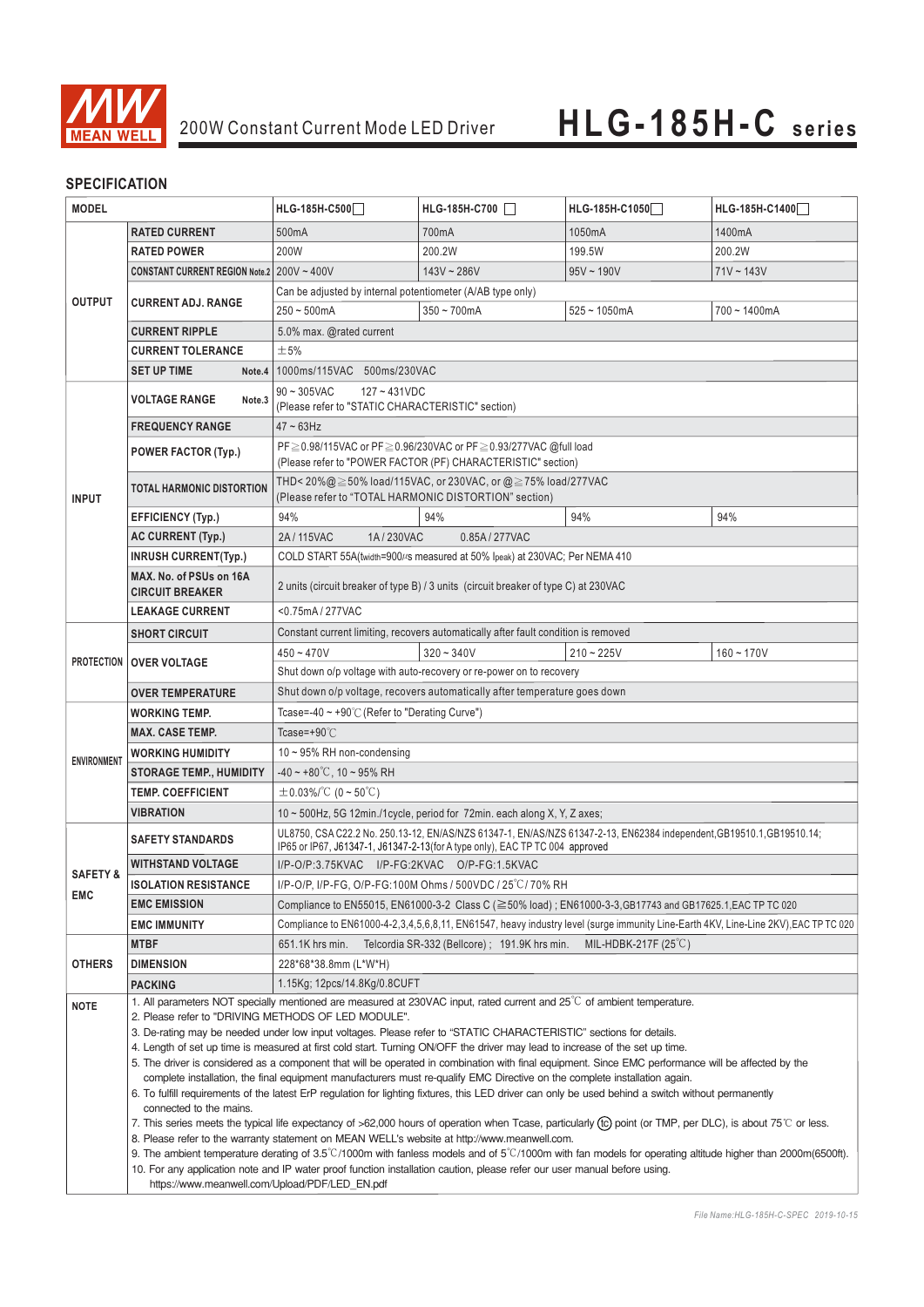

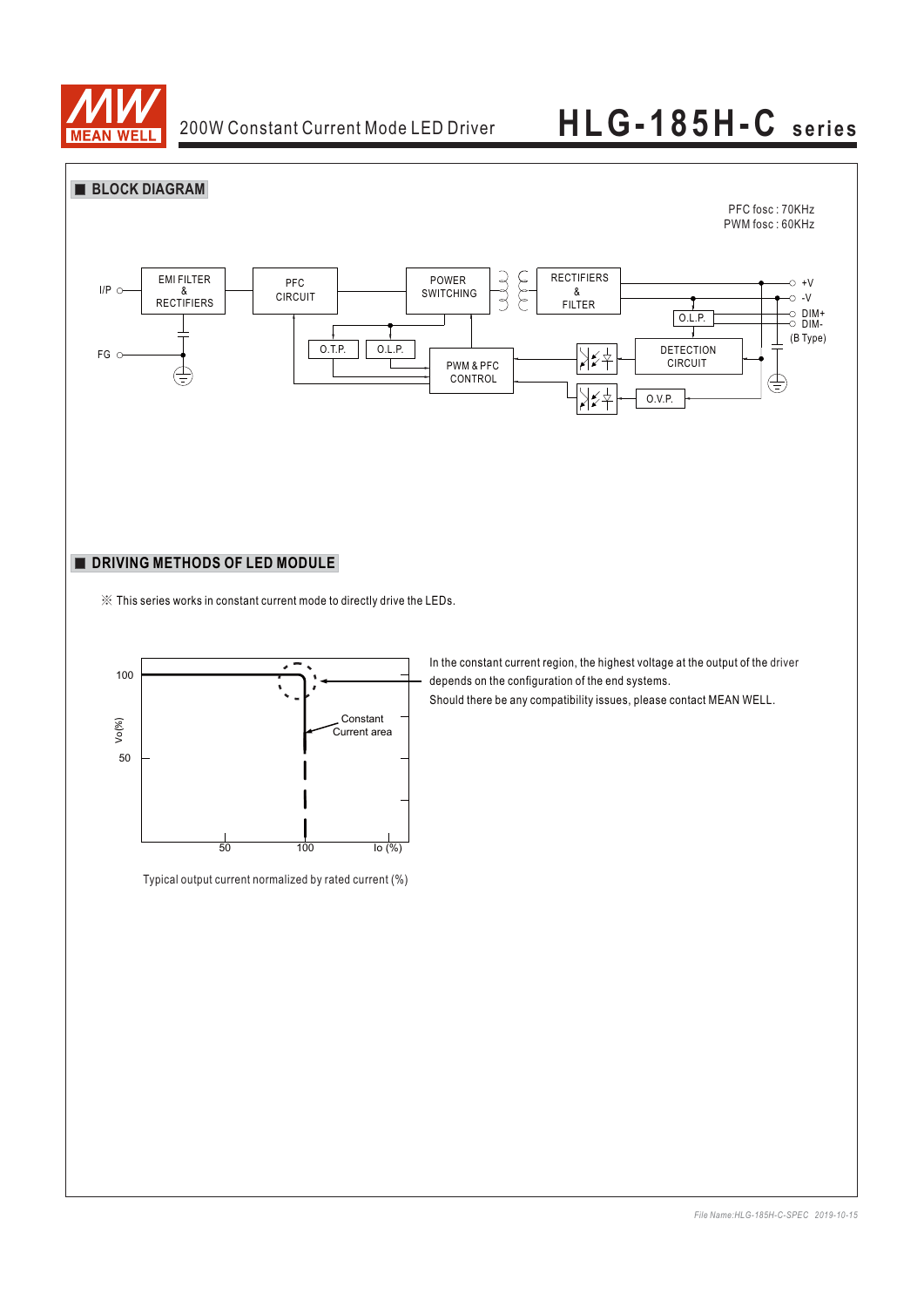

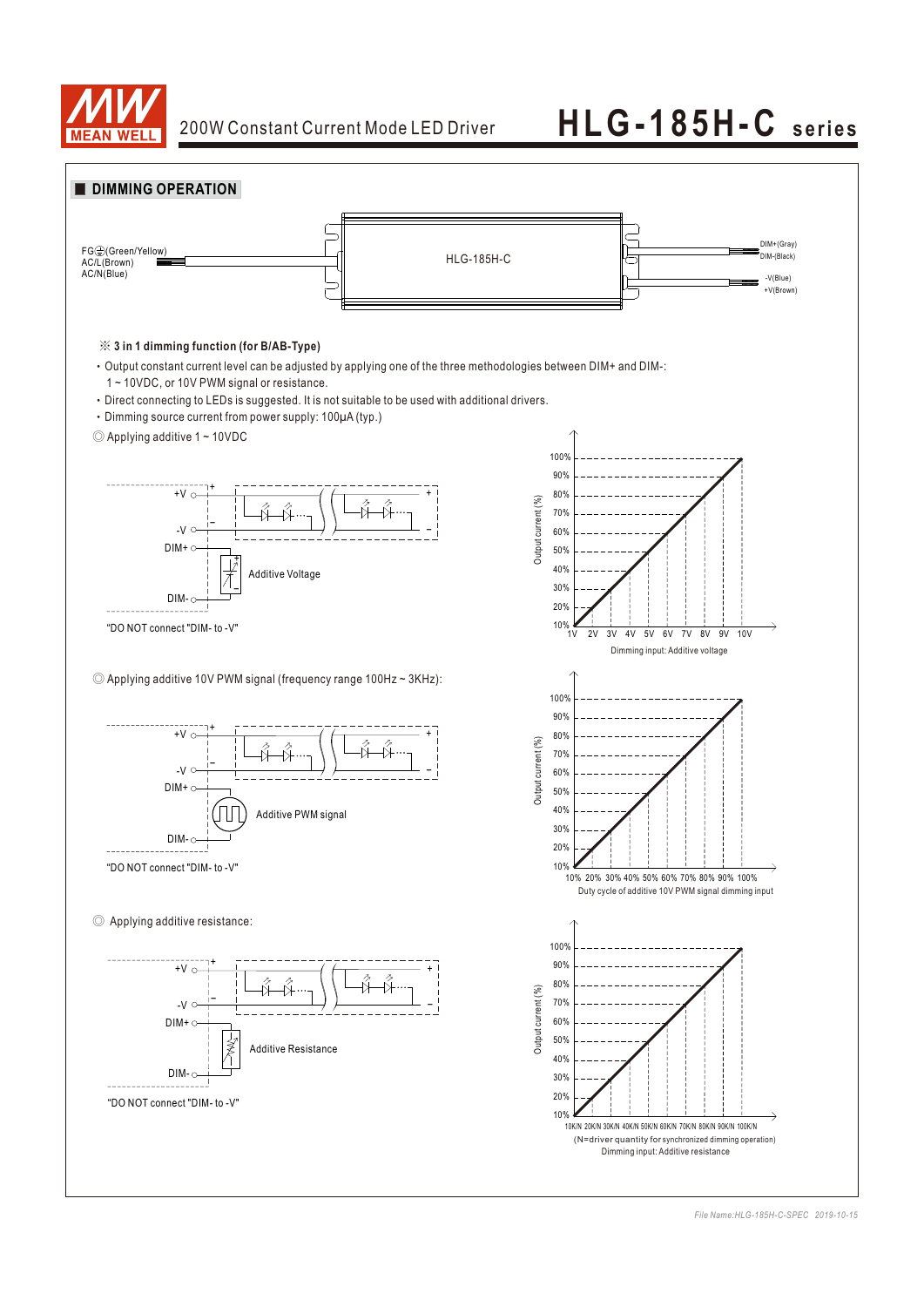

Note: In the case of turning the lighting fixture down to 0% brightness, please refer to the configuration as follow, or please contact MEAN WELL for other options.



Using a switch and relay can turn ON/OFF the lighting fixture.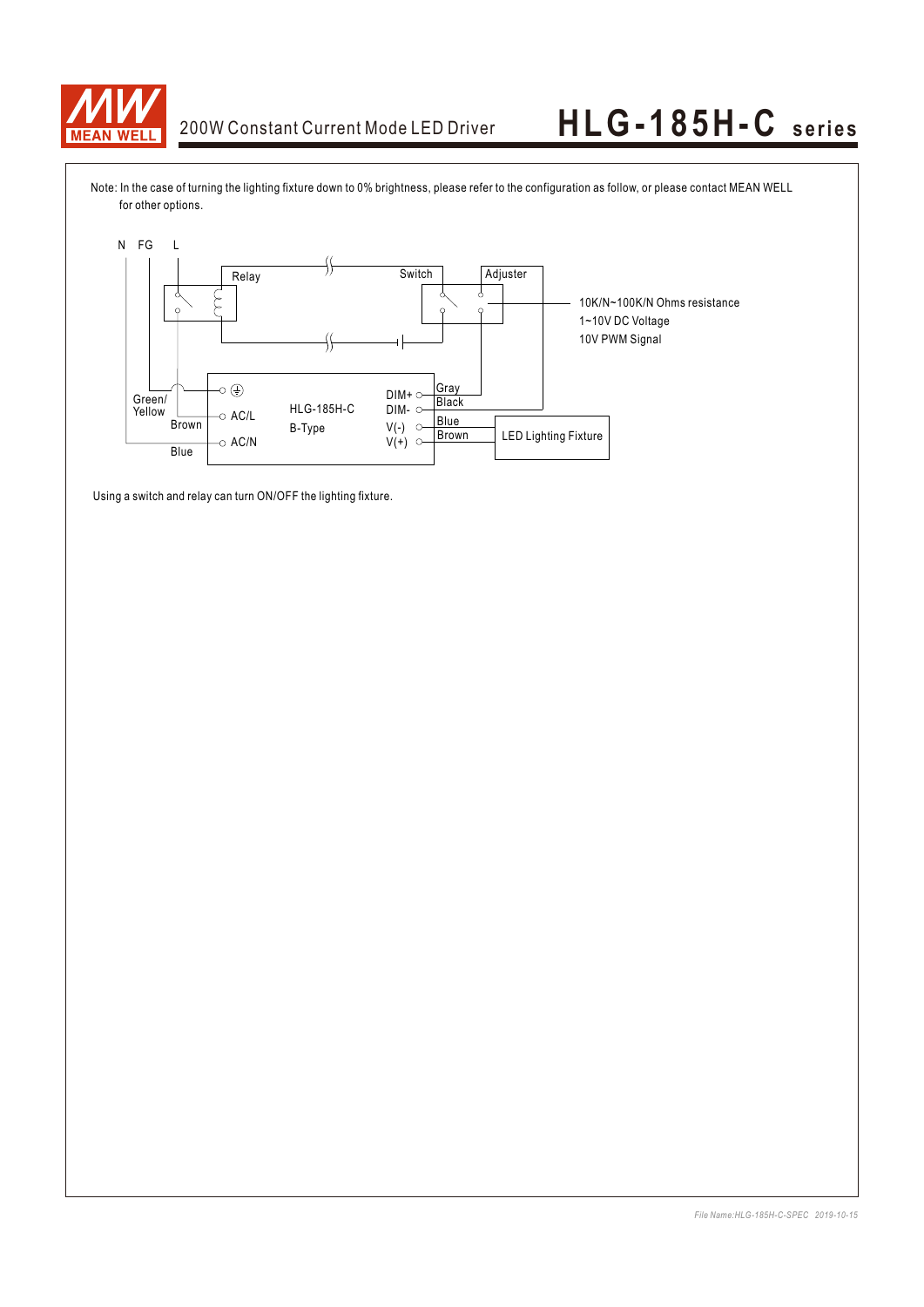

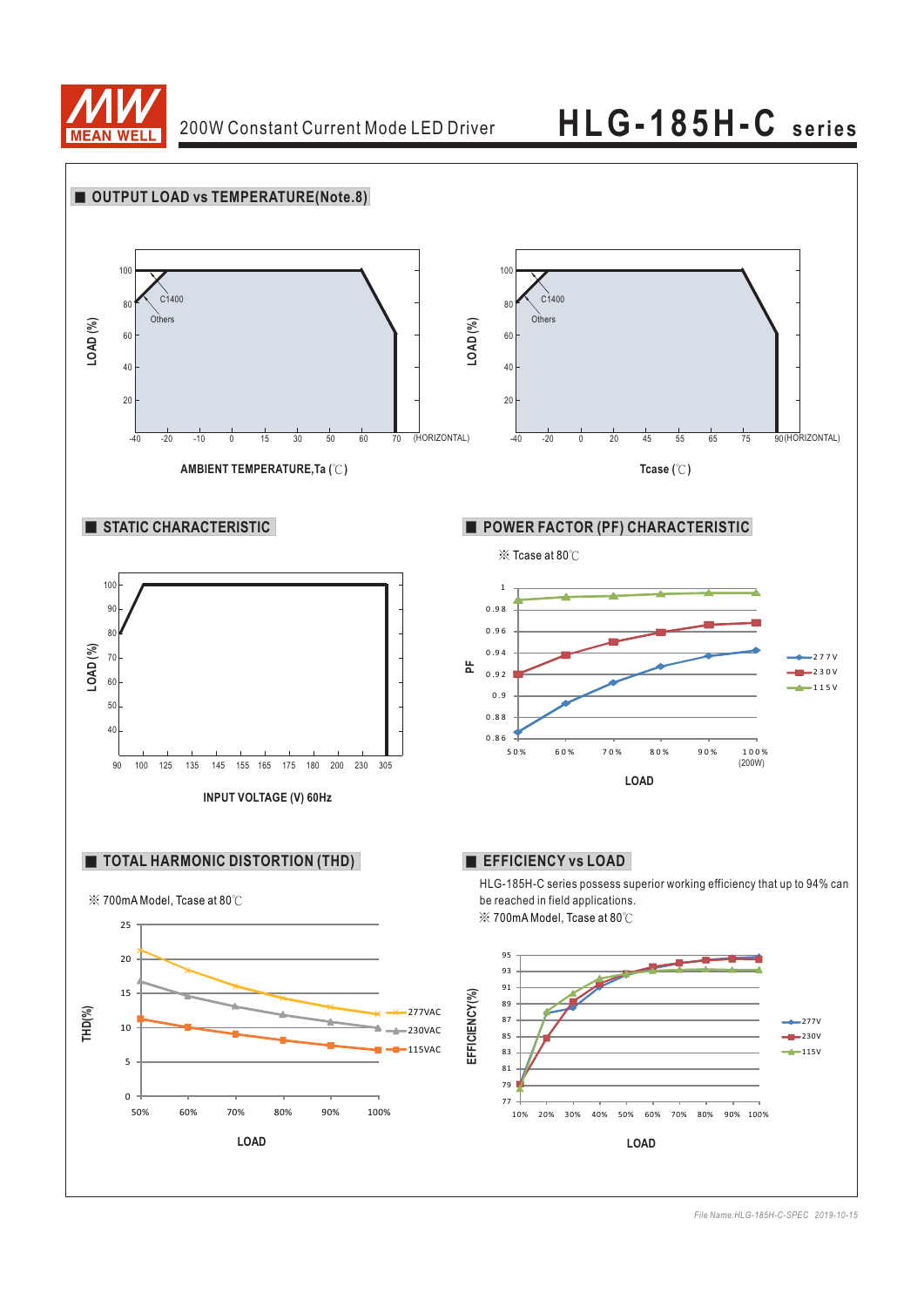



Tcase $(°C)$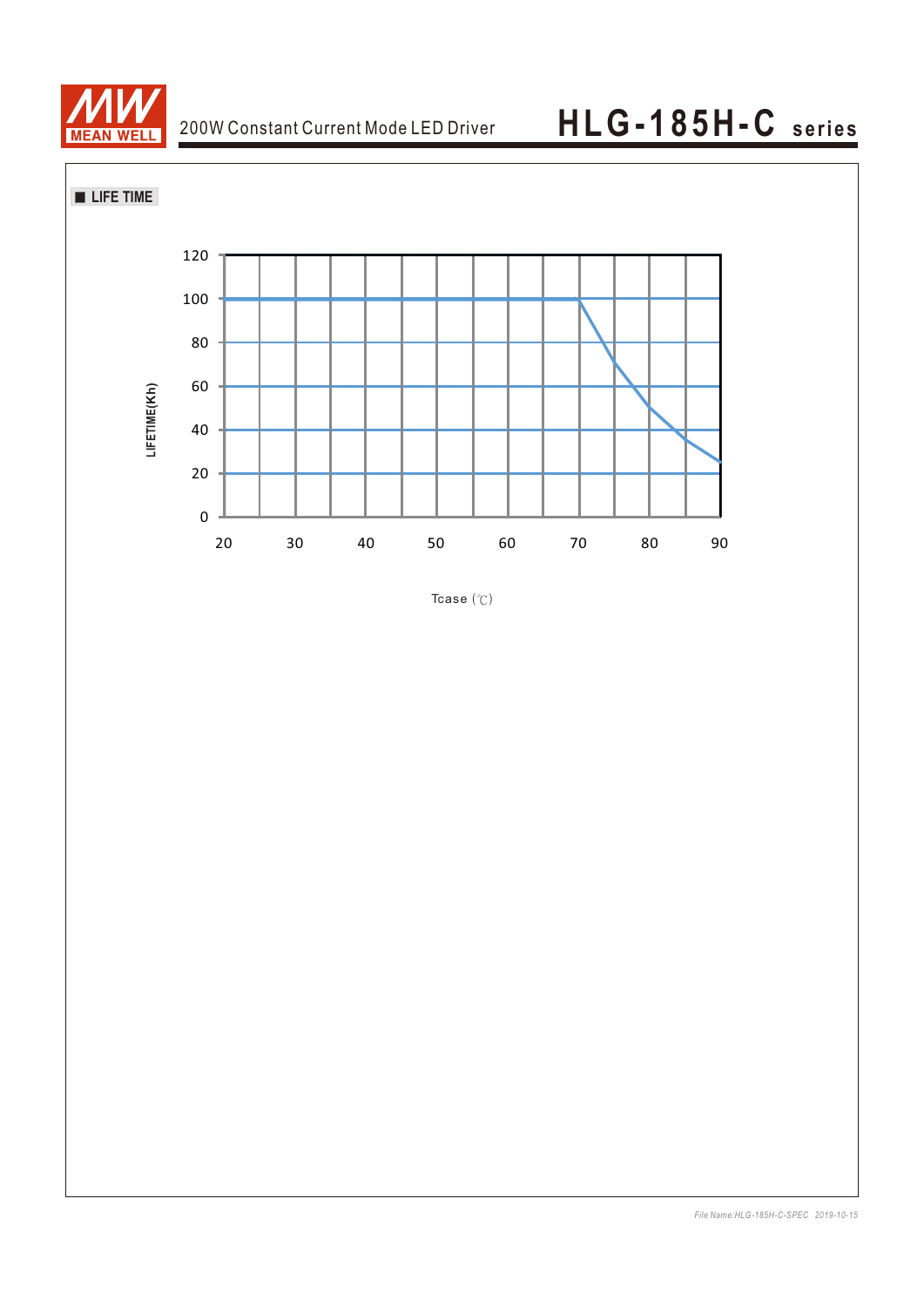

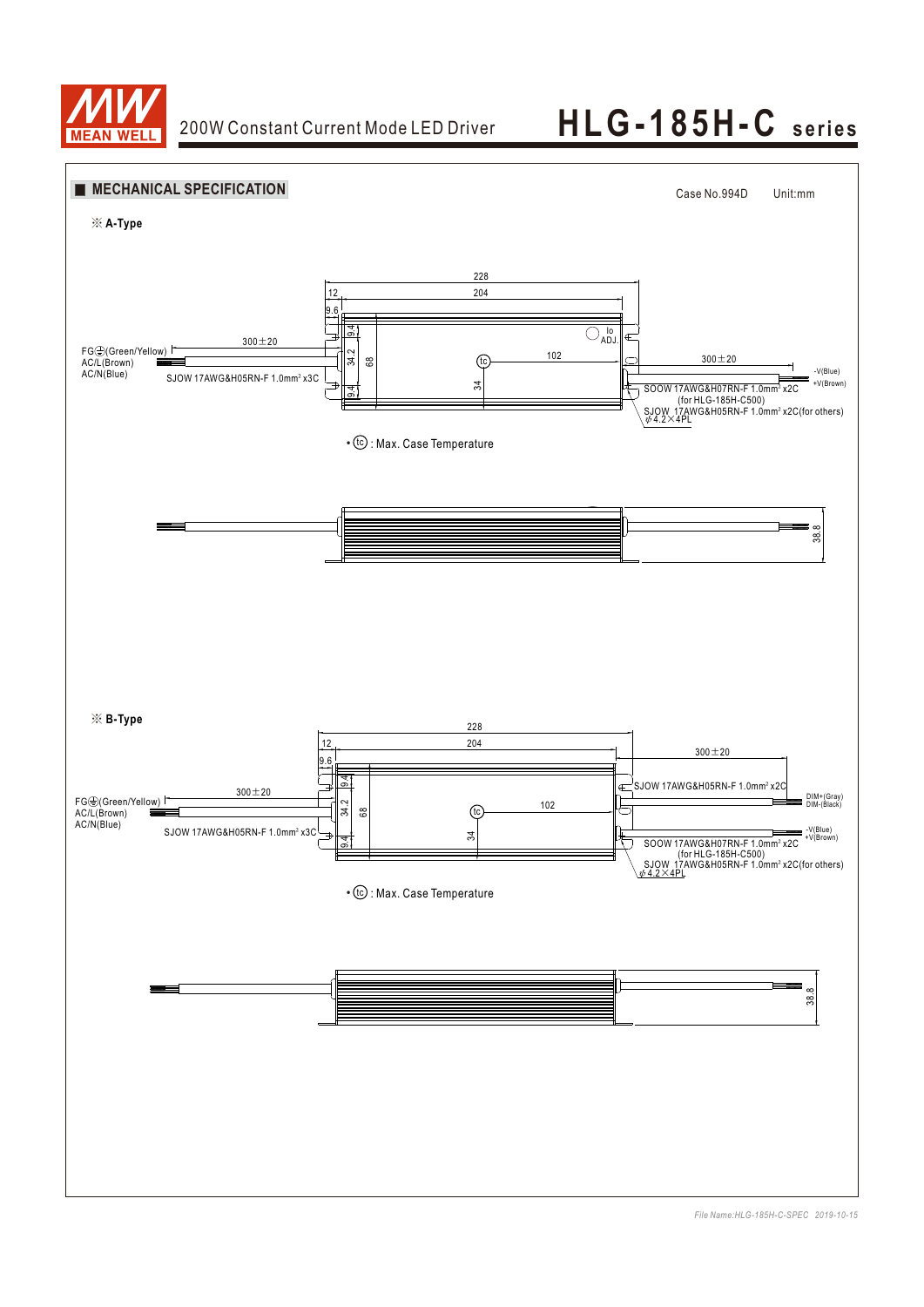